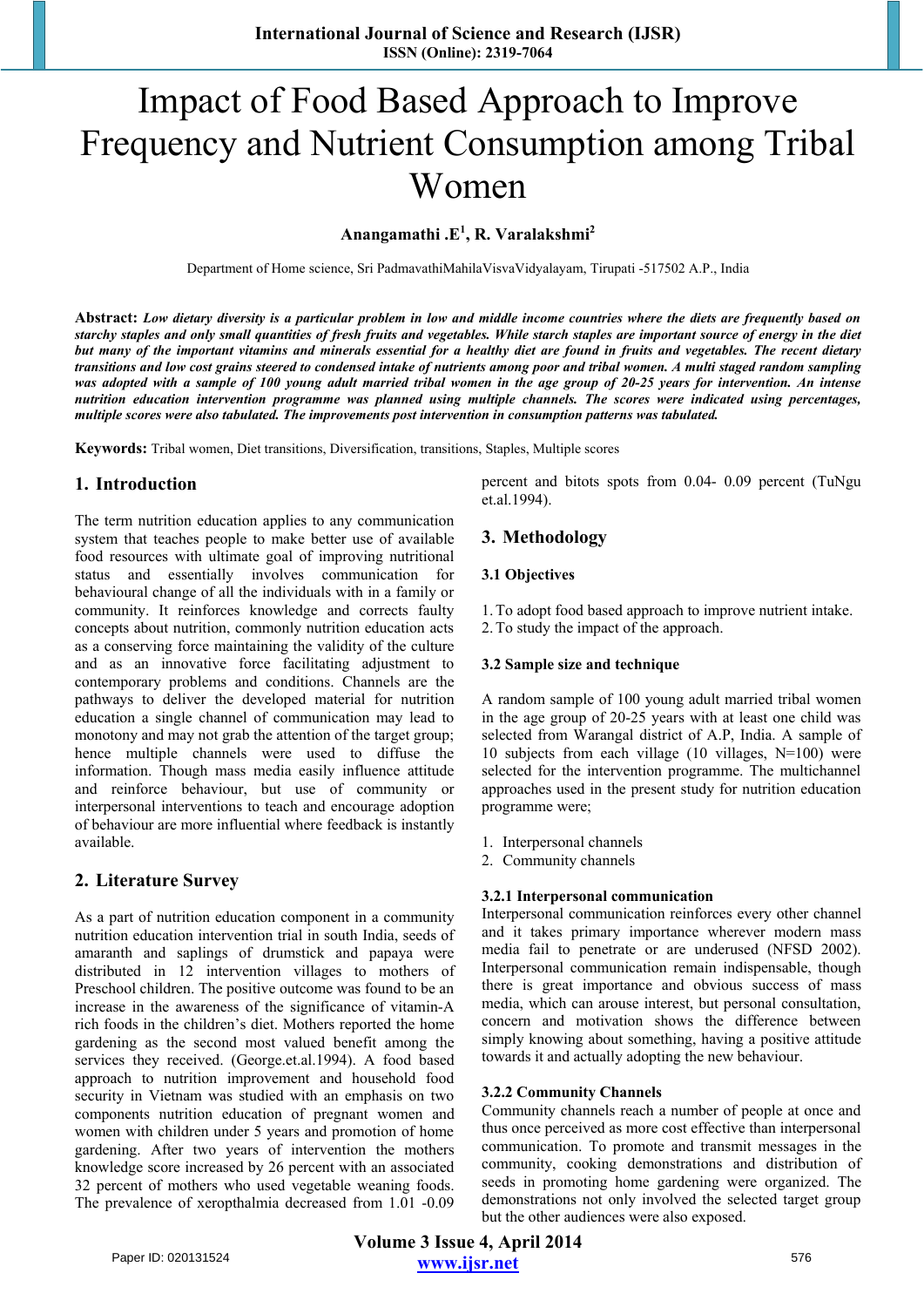#### **a. Cooking demonstrations**

Modifying people's diets may involve imparting new knowledge and changing attitude and practices of individuals, essentially behaviour modification. It may be possible to modify local method of selecting processing and consuming foods within a given economy confines, to improve overall intake. Hence cooking demonstrations were designed to encourage the people to consume and prepare better food for their families by slightly modifying to common traditional recipes with value addition to improve the bioavailabity of various nutrients.



**Figure 1:** Researcher with community during nutrition education and cooking demonstration

# **3.2.3 Recipes**

- 1.Roti with green leaves (amaranth and multi grain flour)
- 2. Sprouted whole grain laddoos with jaggery.
- 3.Laddoos with nuts and oil seeds.
- 4. Kitchidi with dal and vegetables.

The heads of the family and other village heads were also involved intentionally who make the decisions of food purchase and choice to adopt new practices easily.

# **4. Promotion of Home Gardening**



**Figure 2:** Researcher promoting Home gardening

The seeds of green leafy vegetables which are high in nutrient content as fenugreek, gogu, sour palak, amaranth tomato and papaya were distributed and their importance were explained. The value addition of these leaves in their daily diets was explained as they have enough space and resources to raise home gardens. The high consumption of animal protein and less consumption of green leafy vegetables and fruits were observed during the qualitative analysis, so promotion of plant foods was included in the community channel to overcome micro nutrient deficiencies.

# **5. Results and Discussion**

Table 1: Per cent distribution of respondents according to their preference for the channels of communication  $(f^{\text{addback}})$ 

| <i>i</i> ccubach |                                             |           |              |  |  |
|------------------|---------------------------------------------|-----------|--------------|--|--|
| S. No            | Channels of                                 | Number    | Percentage % |  |  |
|                  | communication                               | $(N=100)$ |              |  |  |
|                  | Group communication                         | 23        | 23           |  |  |
| 2.               | Cooking demonstrations                      | 45        | 45           |  |  |
|                  | Distribution of<br>seeds<br>(person-person) | 32        | 32           |  |  |
| Total            |                                             | 100       | 00           |  |  |



Figure 3: Per cent distribution of respondents according to their preference for the channels of communication (feedback)

| <b>Table 2:</b> Per cent distribution of respondents according to |  |  |  |
|-------------------------------------------------------------------|--|--|--|
| trial of demonstrated recipes (at home) (Multiple responses)      |  |  |  |

| $S$ .No. | Preparation of recipes      |           | Number Percentage |
|----------|-----------------------------|-----------|-------------------|
|          | demonstrated at home.       | $(N=100)$ | $\%$              |
|          | Roti with greens            | 23        | 23                |
| 2.       | Laddoo with sprouted grains | 65        | 65                |
| 3.       | Mixed vegetable Kitchidis   | 58        | 58                |
| 4.       | Laddoos with ground nuts    | 62        | 62                |
|          | and gingelly seeds.         |           |                   |

The data in the above tables-1and 2 revealed that majority of the respondents preferred cooking demonstrations followed by person to person (seed distribution) and group discussions and more than half of the respondents tried the demonstrated recipes in their home. Among all the recipes mixed vegetable kitchidies and mixed nuts and oil seeds laddoos were prepared. Chapathis with greens were prepared by only 23 per cent of the respondents as they think it consumes more time for preparation. This shows that there is a change in knowledge and practices but the attitudes are still to be changed.

It is evident from the results that as cooking practices like food choice, eating habits and behaviors are culturally determined, hence a people oriented intervention by encouraging the people to prepare and consume better foods through slight modification of their own traditional recipes, with value addition by incorporating to increase bio availability was more accepted and adopted by the community, which also facilitated cost effective, sustained impact rather than introducing new value added recipes(Manjula, 2005).